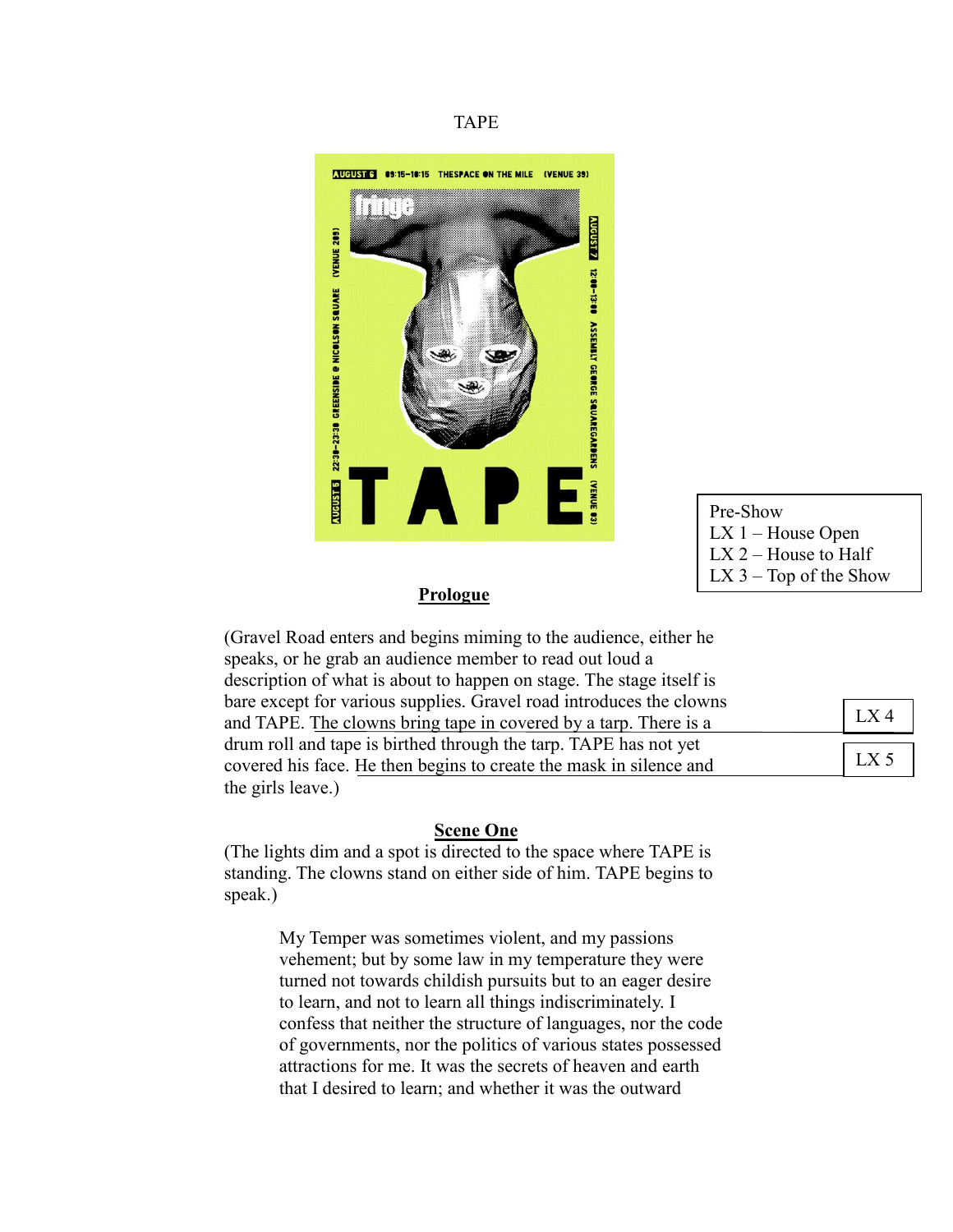| substance of things, or the inner spirit of nature and the             |        |                 |
|------------------------------------------------------------------------|--------|-----------------|
| mysterious soul of man that occupied me, still my enquiries            |        |                 |
| were directed to the metaphysical, or in the highest sense,            |        | LX <sub>6</sub> |
| the physical secrets of the world.                                     |        | S <sub>1</sub>  |
|                                                                        |        |                 |
| (Song: Work Bitch by Brittany Spears begins playing. Throughout        |        |                 |
| the song the clowns help dress up tape with the audience. They put     |        |                 |
| on the outfit and hair. And decorate the mask. There is some           |        |                 |
| synchronized dancing. When the song ends, TAPE should be               |        | LX7             |
| center stage with the Minion in a line behind it al with a signature   |        |                 |
| pose.)                                                                 |        |                 |
| <b>Scene Two</b>                                                       |        |                 |
| (TAPE is Brought a chair by one of the clown. While this is going      |        |                 |
| on the new dialogue is spoken.)                                        |        |                 |
|                                                                        |        |                 |
| For the first time, also, I felt what the duties of a creator          |        |                 |
| towards his creature were, and that I ought to render him              |        | LX8             |
| happy before I complained of his wickedness.                           |        | S <sub>2</sub>  |
|                                                                        |        |                 |
| (. The clowns give the audience various supplies such as glitter,      |        |                 |
| confetti, balloons, streamers, etc. the lights for this number need to |        |                 |
| be flashy. Strobe effects and color. The song; Into You by Arianna     |        |                 |
| Grande plays the supplies are to be put on TAPE throughout the         |        |                 |
| next number as it interacts with the audience. The clowns become       |        |                 |
| background dancers. When the song ends the Clowns fall to the          |        | $LX$ 9          |
| floor and TAPE is left standing and posing. Basking in the Fame.)      |        |                 |
| Scene 3                                                                |        |                 |
| (The clowns crawl the the front of the stage. . They seem worried      |        |                 |
| and huddle. TAPE is full of itself.)                                   |        |                 |
| Thus spoke my prophetic soul, as, torn by remorse, horror, and         |        |                 |
| despair, I beheld those I loved spend vain sorrow upon the graves      |        | $LX$ 10         |
| of the first hapless victims of my unhallowed arts.                    |        | S <sub>3</sub>  |
|                                                                        |        |                 |
| (The song; Bitch I'm Madonna begins. This section needs no             |        | LX 11 S4        |
| interaction with the audience, TAPE has become obsessed with           |        |                 |
| fame and is arrogant.near the end of the song the clowns run up        |        |                 |
| and beat tape for acting out and leave him stranded at the very end.   |        | LX 12           |
| The entire number is a dance and should seem masturbatory and          |        | $LX$ 13         |
| pointless.)                                                            | crawls |                 |
| Scene 4                                                                |        |                 |
| (The Clowns all begin to leave the stage one by one. When they         |        |                 |
| exit, a roll of duct tape rolls to TAPE from offstage. Another roll    |        |                 |
| rolls from the other side. TAPE grabs each roll and motions to the     |        |                 |